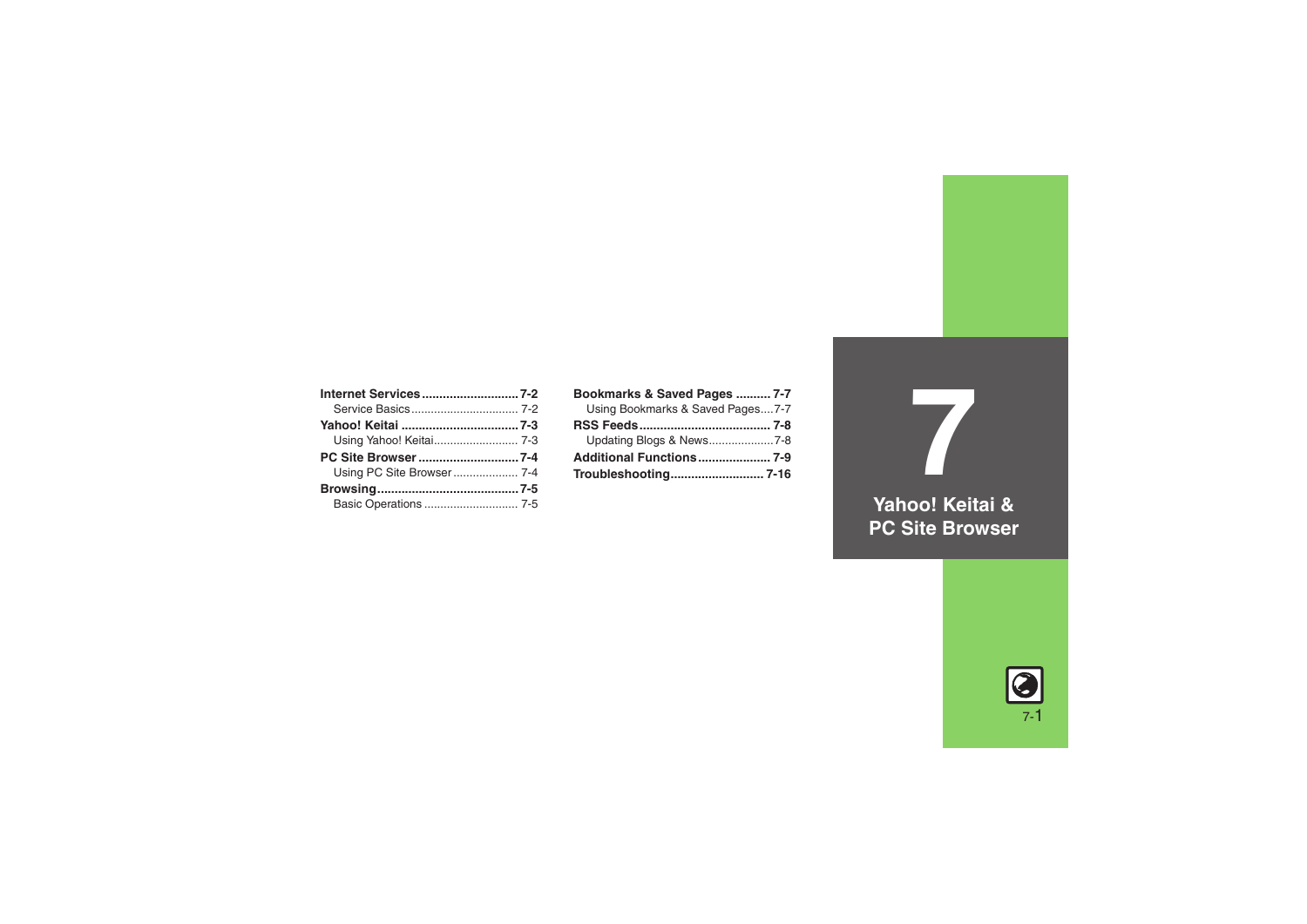### <span id="page-1-0"></span>**Internet Services**

### <span id="page-1-1"></span>**Service Basics**

Access the Mobile Internet via Yahoo! Keitai, or view PC Internet sites via PC Site Browser.

- . Service requires a separate contract; retrieve Network Information to use these services.
- . For more about Yahoo! Keitai, see SOFTBANK MOBILE Corp. Website (**P.19-18**).

#### **Transmission/Information Fees**

Some page content may automatically activate Internet connection incurring transmission fees. Information fees may also apply.

#### **Security**

Electronic certificates are saved on handset to support SSL (encryption protocol for Internet transmissions of important/sensitive information).

#### **Secure Pages**

- A confirmation appears before entering and exiting secure pages.
- When a security notice appears, subscribers must decide for themselves whether or not to open the page. Opening secure pages constitutes agreement to the terms of usage. SoftBank, VeriSign Japan, Cybertrust, Entrust Japan, GlobalSign, RSA Security and SECOM Trust Systems cannot be held liable for any damages associated with the use of SSL.

### **Advanced**



 $\overset{\text{\tiny{def}}}{\diamond}$  [Clearing cache \(temporarily saved information\)](#page-13-0) C[Disabling manufacture number auto send for authentication](#page-14-0) CResetting browser settings and stored [information \(Bookmarks, Saved Pages, etc.\)](#page-14-1) (And more on **[P.7-14](#page-13-0)** - **[7-15](#page-14-1)**)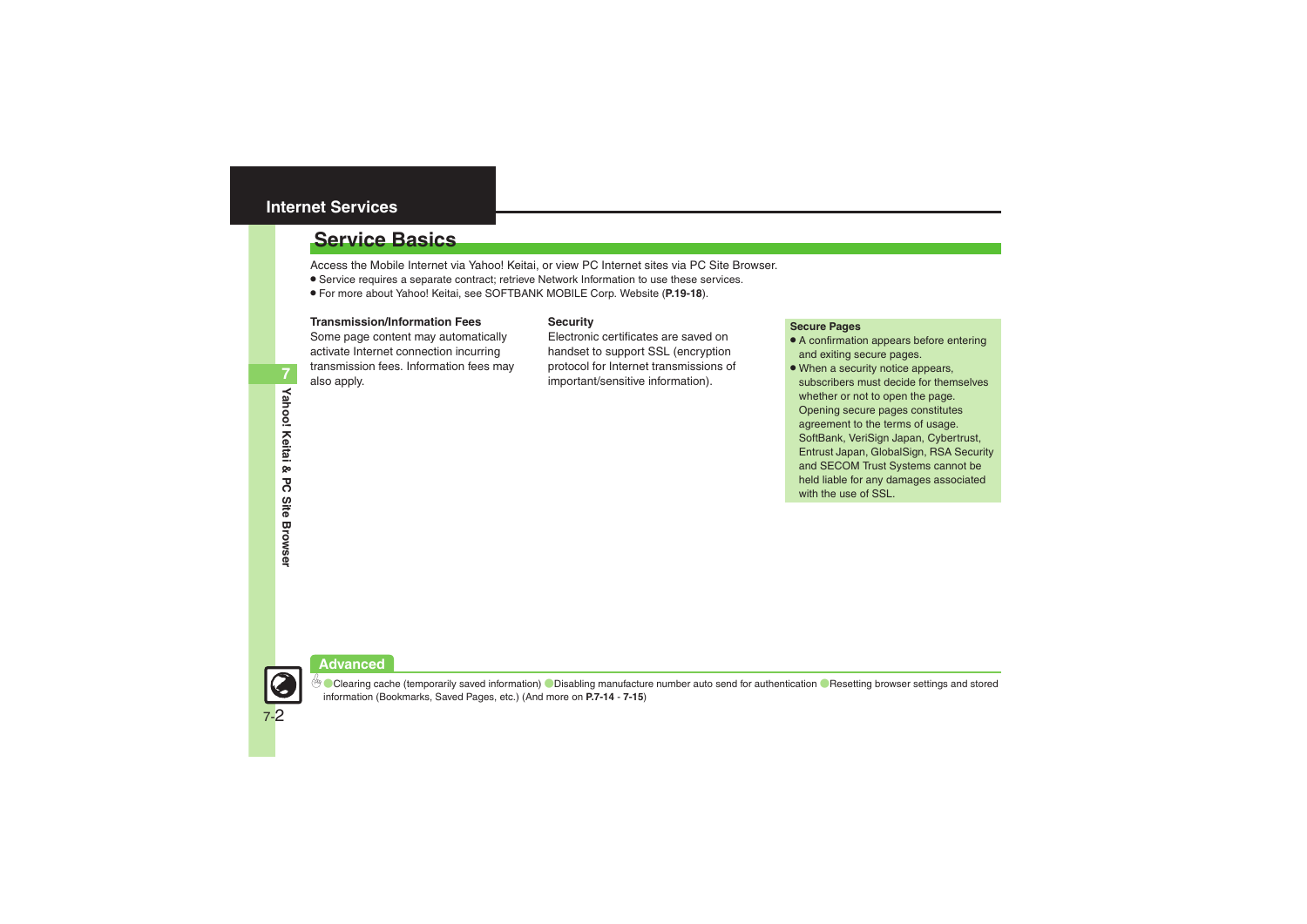## <span id="page-2-1"></span>**Using Yahoo! Keitai**

#### **Opening Main Menu**

Internet pages may not open depending on connection/Server status, etc.

 $\mathbf 0$  $\mathbf{Y}$  or  $\overline{\mathbf{Y}'}$   $\blacktriangleright$  Connection **starts**



Internet Page

- . Yahoo! Keitai Main Menu appears.
- To disconnect, press **Cancel** or  $\boxed{Y}$ .

### 2**Select menu item**

- . Corresponding page opens.
- Repeat  $\odot$  to open additional links.





Long Press: Reload

<span id="page-2-0"></span>**Using History**

■ *MENU* or **●** *≯* **Yahoo!** *Keitai*S *History*



- **◯ Select record → Connection starts**
	- . Corresponding page opens.





 $\bm{\Theta}$ 

**closes**



- **2** Enter URL **♦** Done or **●** ♦ **Connection starts**
	- . Corresponding page opens.  $\bullet$  or  $\circledcirc$   $\bullet$  *Yes*  $\bullet$  Page

**Advanced**

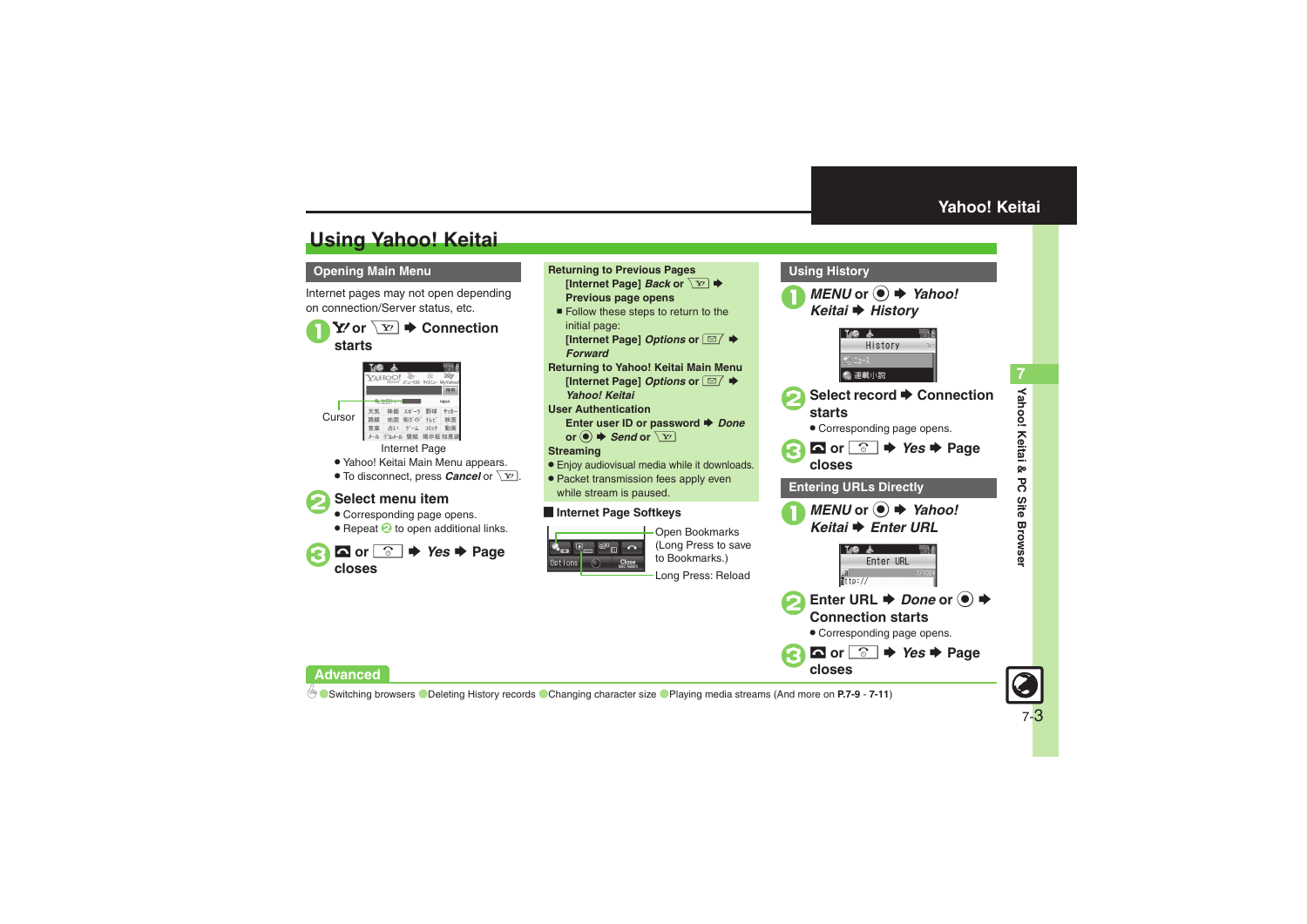### <span id="page-3-0"></span>**PC Site Browser**

### <span id="page-3-1"></span>**Using PC Site Browser**

Open PC sites from Yahoo! JAPAN (preset home page).

- . Internet pages may not open depending on connection/Server status, etc.
- . Browsing PC sites may incur higher charges.

*MENU* or ● *Yahoo! i* ➡ PC Site Browser

| <b>THE &amp;</b>            |
|-----------------------------|
| PC Site Browser             |
| <b>A</b> Homepage           |
| <b>B</b> Bookmarks          |
| Saved Pages                 |
| ■ Enter URL                 |
| <b>图 History</b>            |
| RSS Feed                    |
| <b>W</b> Yahoo! Keitai      |
| <b>B</b> PC Site Browser Se |
|                             |



#### **Returning to Previous Pages [Internet Page]** *Back* **or**  $\sqrt{Y}$  $\rightarrow$ **Previous page opens** ■ Follow these steps to return to the initial page: **Internet Page1 Options or**  $\boxed{\text{ }}$  $\blacktriangleright$ *Forward***Returning to Yahoo! JAPAN Home Internet Page1 Options or**  $\boxed{\text{ }}$  $\blacktriangleright$ *Homepage* **User AuthenticationEnter user ID or password**  $\blacktriangleright$ *Done*  $or$   $\left( \bullet \right) \bullet$  *Send* or  $\sqrt{x}$ **Using History In <sup>2</sup>,** *History* **→ Select record Entering URLs Directly In 2. Enter URL → Enter URL →** *Done* or  $\odot$ **Hiding Softkeys [Internet Page] Options or**  $\boxed{\text{S}$  **♦ Convenient Functions → Softkey** *Area* ➡ *Off*

#### **Advanced**



7-4

**C** [Switching browsers](#page-8-1) **C**[Using previously entered URLs](#page-8-3) C[Deleting History records](#page-8-2) C[Opening History properties](#page-8-4) C[Sorting History records](#page-8-5) CSending [History records via mail](#page-8-6) (**[P.7-9](#page-8-1)**)

([Showing navigation map for continuous scroll](#page-13-1) ([Changing scroll unit \(PC Site Browser\)](#page-13-2) ([Hiding PC Site Browser messages](#page-13-3) (**[P.7-14](#page-13-3)**)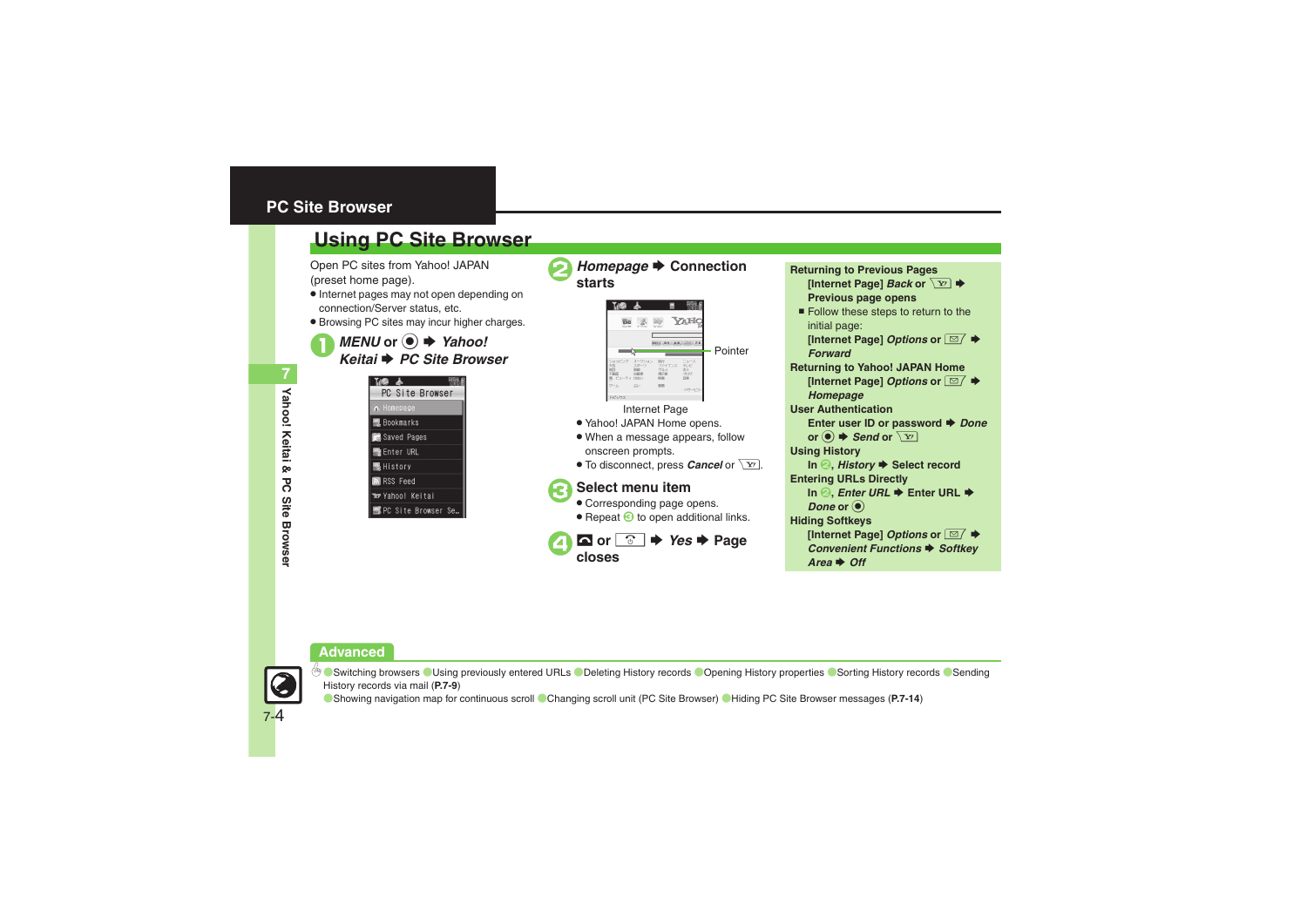### <span id="page-4-1"></span>**Basic Operations**



#### <span id="page-4-0"></span>**Selecting Items in Enlarged View**

Enlarge specific areas to select items with your finger.

### 1**On a page, Long Touch area**







b **C[Using Web Search](#page-8-7) C[Searching current page](#page-8-8) C[Changing character size](#page-9-0) (And more on [P.7-9](#page-8-7) - [7-10](#page-9-0)) [Changing scroll unit](#page-13-4) Colsabling automatic image display/sound playback (And more on [P.7-14](#page-13-4))** 

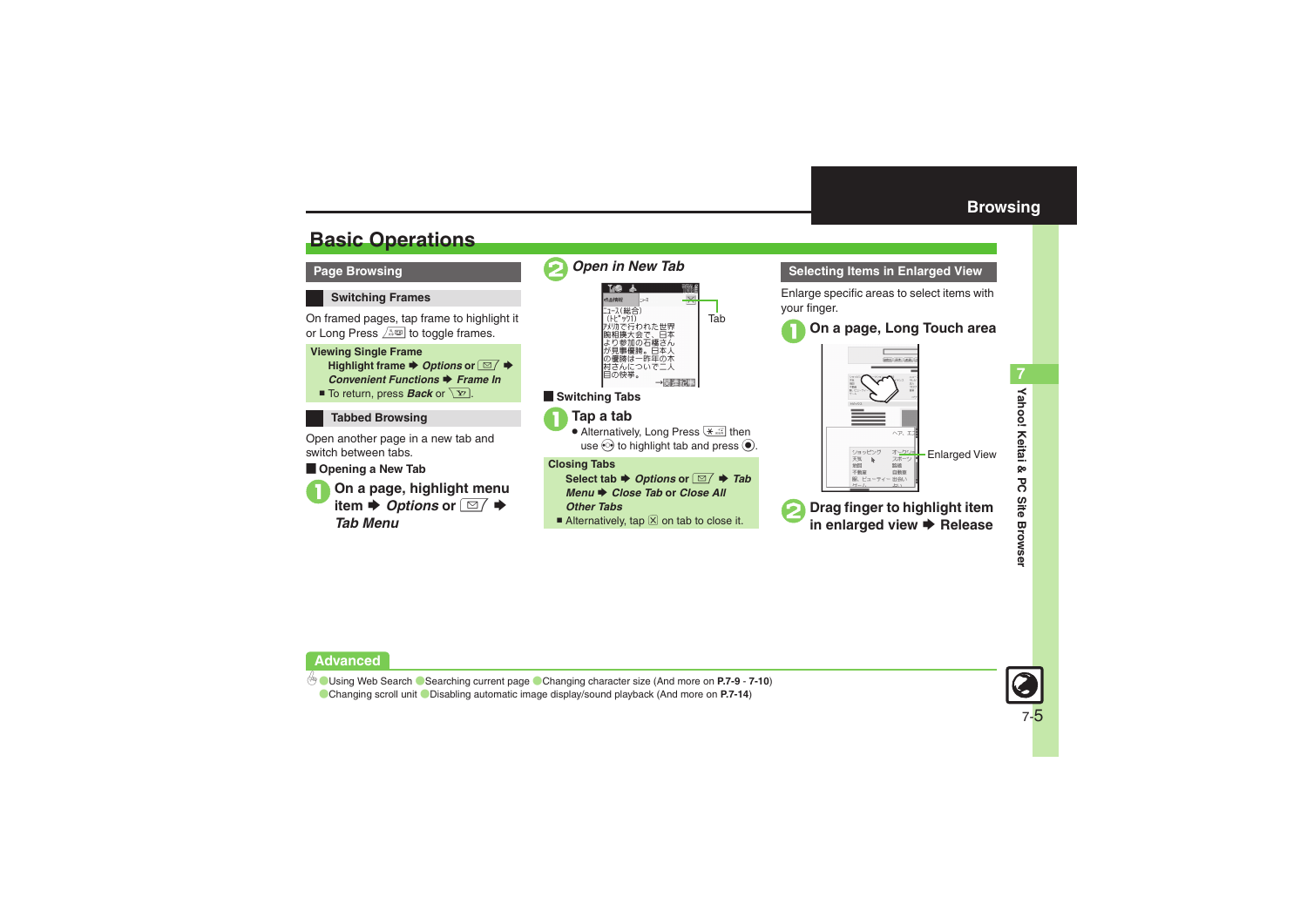#### **Browsing**

#### **Selecting Text Text Entry**

Activate pointer navigation and Long Touch *Hold: Drag Mode* or Long Press  $\odot$  to enable text selection (Drag Mode). Select text to copy, look up words in dictionaries or insert into message text. Follow these steps to create message:



**1** On a page, point to first character **→** *Hold: Drag Mode* (Long) or  $\odot$  (Long)

. Drag Mode is activated.

### 2**Select text range**

*Options* or **■ →** *Create Message* 

### 4*S! Mail* **or** *SMS* .

• S! Mail Composition window opens automatically depending on character count.

**Complete message → Send** or  $\overline{X}$ 

1**On a page, select text entry field**

Enter text  $\rightarrow$  *Done* or  $\odot$ 



 $\bullet$  Internet page returns.

**Using Entered Text (Input Memory)**

**[Internet Page] Select text entry field** 

◆ *Options* or **E A** *Insert*/Font

*Size* ➡ *Input Memory* ➡ Select text

#### **Pull-down Menu Item Selection**

1**On a page, select menu list field**

| お名前     |  |
|---------|--|
| ◎女<br>男 |  |
| お住まい    |  |
|         |  |
| శ       |  |

### 2**Select item**

**When Multiple Selection is Supported**

• Select items as needed and press **| 迷想** .

#### **Page Item Indicators**

#### **Selection Items**

Buttons  $\bigcirc$  or boxes  $\Box$  appear.





#### **Execution Items**

Execute the assigned command.



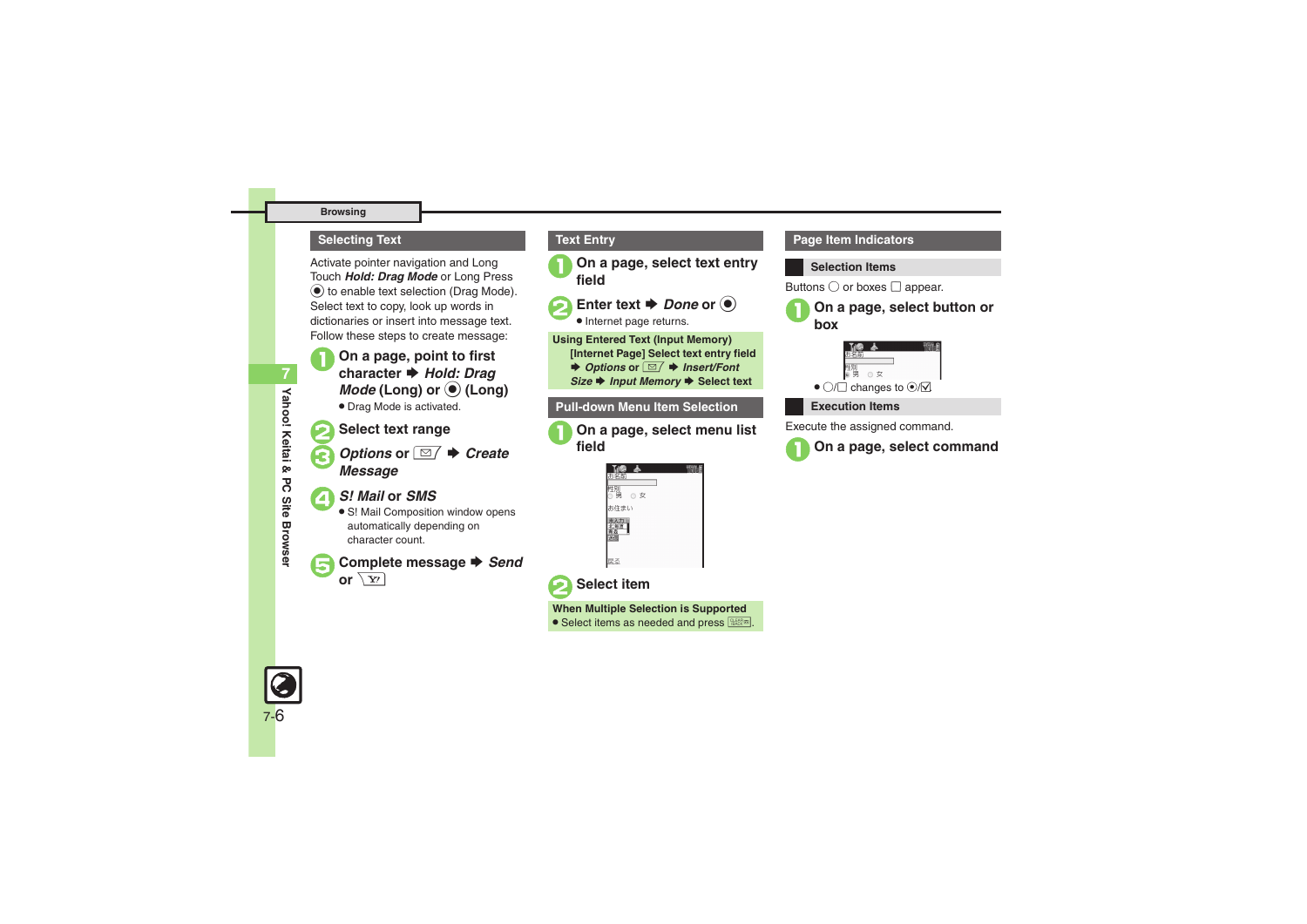### <span id="page-6-1"></span>**Using Bookmarks & Saved Pages**

#### **Bookmarks**

Bookmark sites for quick access.





<span id="page-6-0"></span>**Opening Saved Pages**





2**Select page**

. Corresponding page opens.

**Opening Saved Pages Online [Internet Page]** *Options* **or**  BSSaved Pages **→** Open List → Select

**Yahoo! Keitai & PC Site Browser 7** Yahoo! Keitai & PC **Site Browse** 



**Advanced**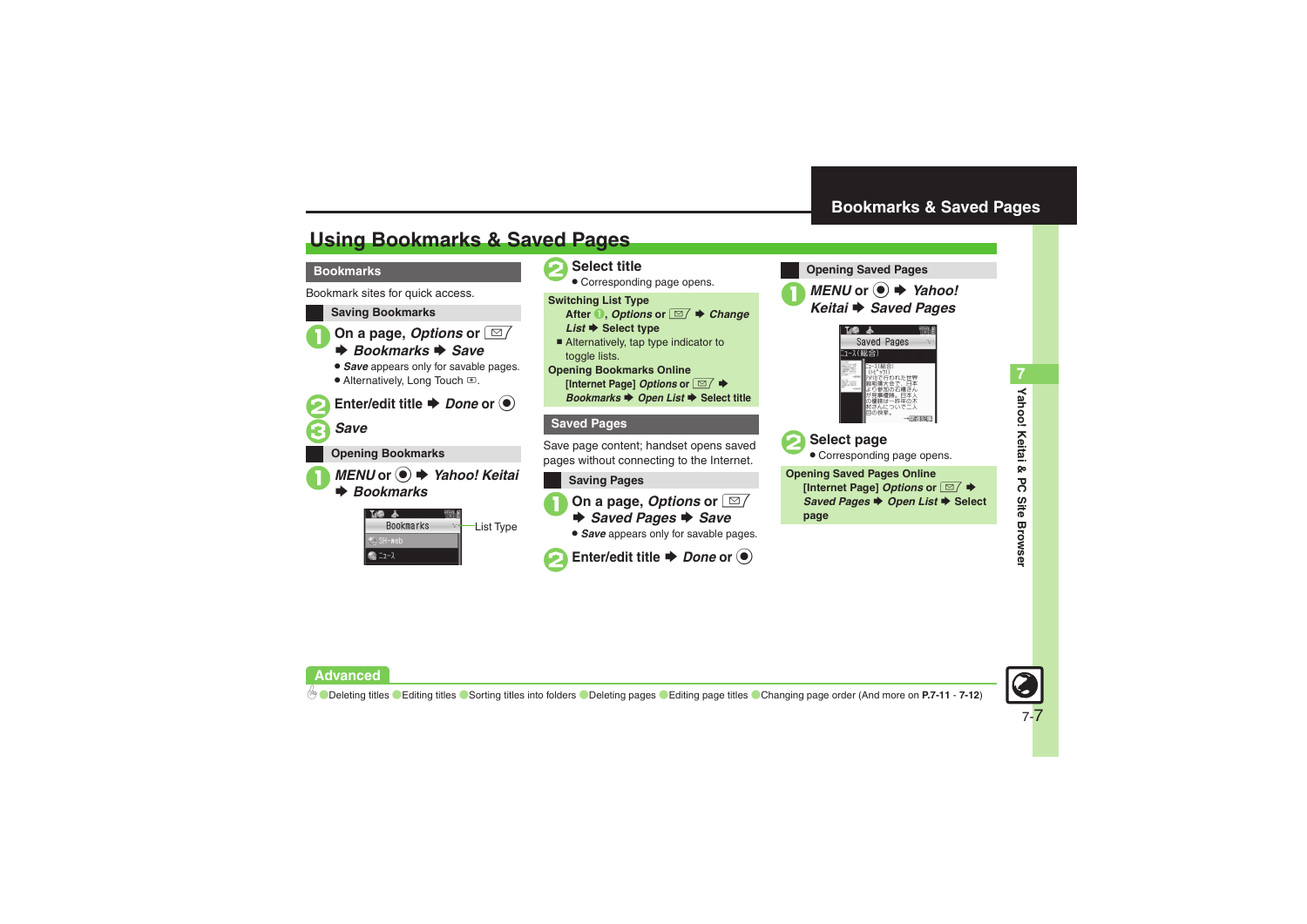<span id="page-7-1"></span><span id="page-7-0"></span>

**or** *No*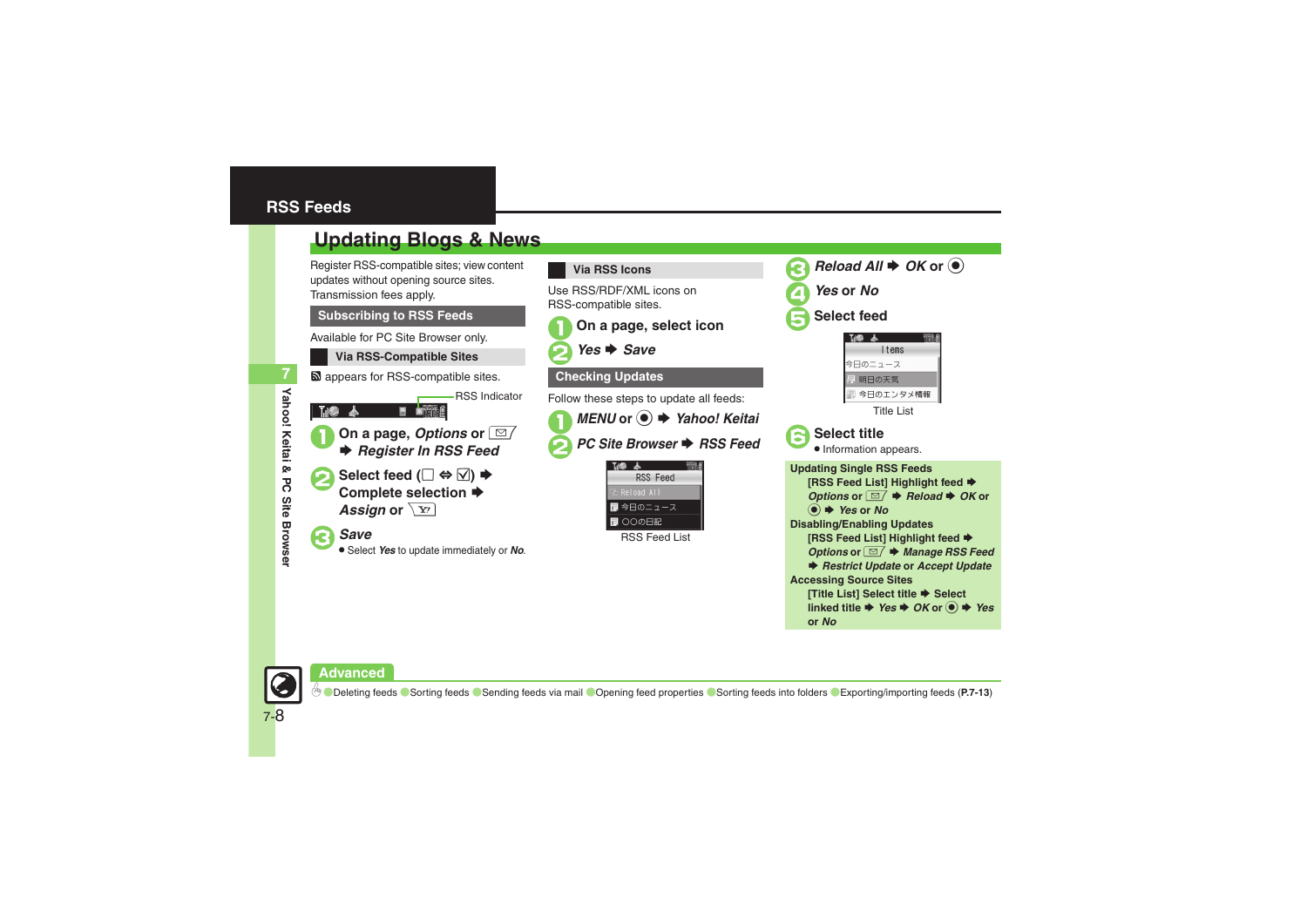### <span id="page-8-0"></span>**Additional Functions**

#### **Connecting/Browsing**

#### [ **General**

<span id="page-8-5"></span><span id="page-8-4"></span><span id="page-8-3"></span><span id="page-8-2"></span><span id="page-8-1"></span>

| <b>Switching browsers</b>          | On a page, Options or $\Box$ $\blacktriangleright$ Convenient<br>Functions Change to PC Browser or Switch<br>Browser → This Page or Linked Page → OK or<br>$\bullet$ $\bullet$ Yes or No                      |  |  |
|------------------------------------|---------------------------------------------------------------------------------------------------------------------------------------------------------------------------------------------------------------|--|--|
|                                    | Start Here MENU or ● → Yahoo! Keitai → See below                                                                                                                                                              |  |  |
| <b>Using previously</b>            | <b>Yahoo! Keitai</b><br>Enter URL $\rightarrow$ Options or $\boxed{\cong}$ $\rightarrow$ URL Entry<br>$Log \rightarrow Select \text{ URL} \rightarrow Done \text{ or } \textcircled{\textcircled{\textcirc}}$ |  |  |
| entered URLs                       | <b>PC Site Browser</b>                                                                                                                                                                                        |  |  |
|                                    | PC Site Browser → Enter URL → Options or                                                                                                                                                                      |  |  |
|                                    | $\Box$ $\rightarrow$ URL Entry Log $\rightarrow$ Select URL $\rightarrow$ Done                                                                                                                                |  |  |
|                                    | or $\odot$                                                                                                                                                                                                    |  |  |
| <b>History</b>                     |                                                                                                                                                                                                               |  |  |
| <b>Deleting History</b><br>records | Start Here MENU or (●) → Yahoo! Keitai → History<br>$\Rightarrow$ See below                                                                                                                                   |  |  |
|                                    | <b>One Record</b><br>Highlight record $\rightarrow$ Options or $\boxed{\cong}$ $\rightarrow$ Delete<br>$\Rightarrow$ Yes                                                                                      |  |  |
|                                    | <b>All Records</b><br>Options or $\boxed{\simeq}$ $\blacktriangleright$ Delete All $\blacktriangleright$ Enter Handset<br>Code $\rightarrow$ OK or $\circledast$ $\rightarrow$ Yes                            |  |  |
| <b>Opening History</b>             | MENU or $\bullet$ $\bullet$ Yahoo! Keitai $\bullet$ History $\bullet$                                                                                                                                         |  |  |
| properties                         | Highlight record $\rightarrow$ Options or $\Box$ $\rightarrow$ Details                                                                                                                                        |  |  |
| <b>Sorting History</b><br>records  | MENU or $\odot \rightarrow$ Yahoo! Keitai $\rightarrow$ History $\rightarrow$<br>Options or $\boxed{\simeq}$ $\blacktriangleright$ Sort $\blacktriangleright$ By Domain or By<br>Date                         |  |  |

<span id="page-8-6"></span>

|                                                                                           | MENU or ● → Yahoo! Keitai → History →                                         |  |
|-------------------------------------------------------------------------------------------|-------------------------------------------------------------------------------|--|
|                                                                                           | Highlight record $\rightarrow$ Options or $\boxed{\simeq}$ $\rightarrow$ Send |  |
| $URL \rightarrow SI$ Mail or SMS $\rightarrow$ Complete message<br><b>Sending History</b> |                                                                               |  |
| records via mail                                                                          | $\blacktriangleright$ Send or $\boxed{Y}$                                     |  |
|                                                                                           | • S! Mail Composition window opens automatically                              |  |
|                                                                                           | depending on character count.                                                 |  |

#### **Page Operations**

#### [ **Yahoo! Keitai & PC Site Browser**

<span id="page-8-8"></span><span id="page-8-7"></span>

| <b>Using Web Search</b>                      | On a page, Options or $\Box$ $\rightarrow$ Convenient<br>Functions → Web Search → Enter search text<br>$\rightarrow$ Done or $\left(\bullet\right)$                                                                                                                                                                                                                       |
|----------------------------------------------|---------------------------------------------------------------------------------------------------------------------------------------------------------------------------------------------------------------------------------------------------------------------------------------------------------------------------------------------------------------------------|
| <b>Searching current</b><br>page             | On a page, Options or $\Box$ $\rightarrow$ Convenient<br>Functions Search Criter search text<br>Done or $\odot$<br>• Press <b>Next</b> or $\odot$ to jump to next search result, if any.                                                                                                                                                                                  |
| Looking up copied<br>words in dictionaries   | On a page, Options or <b><i>im</i></b> → Convenient<br>Functions → Copy & Search Dict. → Highlight first<br>character → Start or <sup>●</sup> Highlight text range →<br>End or $\odot$ $\rightarrow$ Select dictionary $\rightarrow$ Search                                                                                                                               |
| <b>Saving files to Data</b><br><b>Folder</b> | Start Here On a page, Options or $\boxed{\simeq}$ $\Rightarrow$ Save<br>Items $\Rightarrow$ See below                                                                                                                                                                                                                                                                     |
|                                              | <b>Files on Page</b><br>Select file $\Rightarrow$ Save $\Rightarrow$ Enter name $\Rightarrow$ Done or<br>$\bullet$ $\bullet$ Save here<br>• Some files are saved automatically.<br>• End memory-consuming operations (TV recording,<br>etc.) beforehand.<br>• Confirm signal is strong, battery is adequately charged<br>and that there is enough free memory beforehand. |
|                                              | <b>Background Images</b><br>Save Background Image Save Enter<br>name $\rightarrow$ Done or $\left( \bullet \right) \rightarrow$ Save here                                                                                                                                                                                                                                 |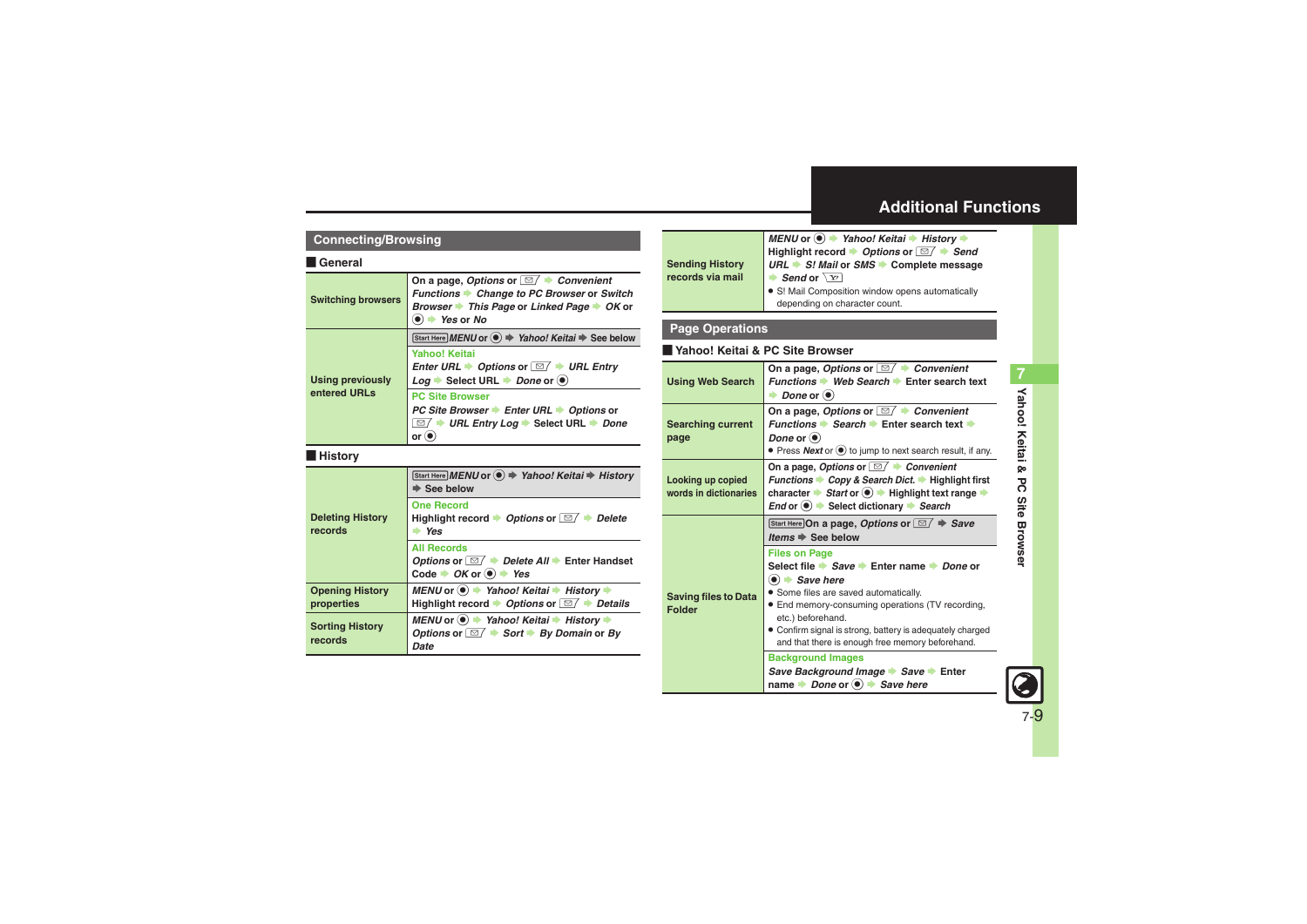|                                              | <b>Dialing Numbers</b><br>On a page, select number Call or Video Call                                                                                                                                                                          |  |
|----------------------------------------------|------------------------------------------------------------------------------------------------------------------------------------------------------------------------------------------------------------------------------------------------|--|
| <b>Using linked info</b>                     | <b>Sending Messages</b><br>On a page, select number or mail address $\rightarrow$<br>Create Message S! Mail or SMS Complete<br>message $\blacktriangleright$ Send or $\boxed{Y}$                                                               |  |
| <b>Copying text</b>                          | On a page, Options or $\Box$ $\rightarrow$ Copy Text $\rightarrow$<br>Highlight first character $\rightarrow$ Start or $\circledcirc$ $\rightarrow$<br>Highlight text range $\blacktriangleright$ <i>End</i> or $\blacklozenge$                |  |
| <b>Sending URLs via</b><br>mail              | On a page, Options or $\Box$ $\rightarrow$ Convenient<br>Functions Send URL $\rightarrow$ S! Mail or SMS $\rightarrow$<br>Complete message Send or $\chi$<br>• S! Mail Composition window opens automatically<br>depending on character count. |  |
| Jumping to page<br>top/bottom                | On a page, Options or $\Box$ $\blacktriangleright$ Convenient<br>Functions → Jump In Page → Page Top or<br>Page Bottom                                                                                                                         |  |
| <b>Opening function</b><br>shortcuts         | On a page, Options or $\Box$ + Help                                                                                                                                                                                                            |  |
| <b>Opening page</b><br>properties            | On a page, Options or $\Box$ $\rightarrow$ Convenient<br><i>Functions ▶ Details ▶ Select item</i>                                                                                                                                              |  |
| Changing<br>encoding to read<br>garbled text | On a page, Options or $\Box$ $\blacktriangleright$ Settings $\blacktriangleright$<br>Char-code Select option                                                                                                                                   |  |

<span id="page-9-0"></span>

|                                      | Start Here On a page, Options or $\Box/\blacktriangleright$ Convenient<br><i>Functions → Flash®Menu → See below</i>                                  |  |
|--------------------------------------|------------------------------------------------------------------------------------------------------------------------------------------------------|--|
| Handling Flash <sup>®</sup><br>files | <b>Pausing/Playing</b><br>Pause, Resume or Replay                                                                                                    |  |
|                                      | <b>Selecting Image Quality</b><br><b>Quality Select option</b>                                                                                       |  |
| <b>Updating page</b><br>content      | On a page, Options or $\Box$ $\blacktriangleright$ Reload<br>• To update content in Saved Pages, open a page and<br>follow the steps above.          |  |
| l Yahoo! Keitai                      |                                                                                                                                                      |  |
| Changing<br>character size           | On a page, Options or $\Box$ $\blacktriangleright$ Settings $\blacktriangleright$ Font<br>$Size \rightarrow Select size$                             |  |
| <b>PC Site Browser</b>               |                                                                                                                                                      |  |
| <b>Switching view</b>                | On a page, Options or $\Box$ $\rightarrow$ PC Screen or<br><b>Small Screen</b><br>. In Small Screen view, PC sites are redesigned to fit<br>Display. |  |
| <b>Zooming on Pages</b>              | On a page, Options or $\Box$ $\blacktriangleright$ Convenient<br>Functions → Zoom Factor → Select scale                                              |  |
| Jumping to<br>specific locations     | On a page, [5≛] (Long) → Quick Movement<br>map appears Select location                                                                               |  |

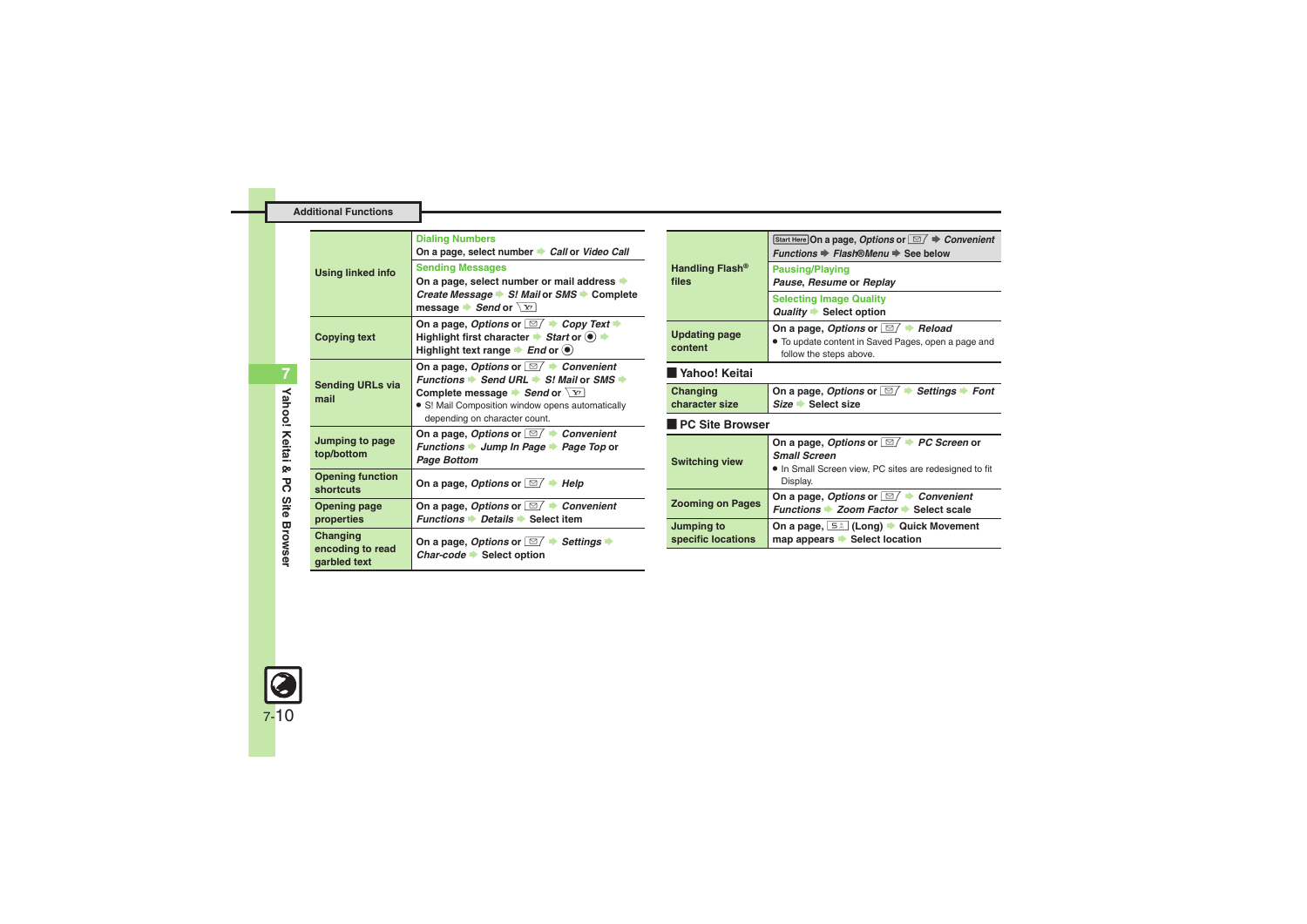#### **Streaming**

- . Packet transmission fees apply even while stream is paused.
- . Streaming sound is heard from Speaker/Headphones regardless of **B** Sound Output setting.

<span id="page-10-0"></span>

| <b>Playing media</b><br>streams              | On a page, select file<br>• Downloaded content cannot be saved.                                                                 |  |  |
|----------------------------------------------|---------------------------------------------------------------------------------------------------------------------------------|--|--|
| <b>Customizing</b><br>streaming settings     | Start Here While streaming, Options or $\Box$ $\Rightarrow$<br>Settings $\Rightarrow$ See below                                 |  |  |
|                                              | <b>Changing Playback Size</b><br>Display Size Select size<br>Playback size may not change depending on file/stream.             |  |  |
|                                              | <b>Setting Backlight Status</b><br>Backlight Select option<br>· Selecting Normal Settings applies Display<br>Backlight setting. |  |  |
|                                              | <b>Adjusting Sound Effects</b><br>Sound Effects Select effect                                                                   |  |  |
| <b>Streaming from</b><br><b>Media Player</b> | Start Here MENU or $\left( \bullet \right) \Rightarrow$ Media Player $\Rightarrow$<br>Streaming $\Rightarrow$ See below         |  |  |
|                                              | <b>Resuming from Stopped Point</b><br><b>Last Played</b>                                                                        |  |  |
|                                              | <b>Using Bookmarks</b><br><i>Bookmarks</i> → Select title                                                                       |  |  |
|                                              | <b>Using History</b><br>History Select record                                                                                   |  |  |

#### **Bookmarks & Saved Pages**

#### [ **Bookmarks**

<span id="page-10-2"></span><span id="page-10-1"></span>

| <b>Deleting titles</b>                        | Start Here MENU or $\textcircled{\textcircled{\textcirc}} \Rightarrow$ Yahoo! Keitai $\Rightarrow$<br>Bookmarks → See below                                                                                                                                                                                                                   |
|-----------------------------------------------|-----------------------------------------------------------------------------------------------------------------------------------------------------------------------------------------------------------------------------------------------------------------------------------------------------------------------------------------------|
|                                               | <b>One Title</b><br>Highlight title $\rightarrow$ Options or $\boxed{\cong}$ $\rightarrow$ Delete $\rightarrow$ Yes                                                                                                                                                                                                                           |
|                                               | <b>All Titles</b><br>Options or $\boxed{\cong}$ $\rightarrow$ Delete All $\rightarrow$ Enter Handset<br>Code $\rightarrow OK$ or $\odot \rightarrow Yes$                                                                                                                                                                                      |
| <b>Editing titles</b>                         | MENU or $\bullet$ $\bullet$ Yahoo! Keitai $\bullet$ Bookmarks $\bullet$<br>Highlight title $\rightarrow$ Options or $\boxed{\simeq}$ $\rightarrow$ Edit $\rightarrow$ Title:<br>Enter title $\rightarrow$ Done or $\odot \rightarrow$ Save or $\boxed{Y}$                                                                                     |
| <b>Editing</b><br>bookmarked URLs             | MENU or $\textcircled{\textcircled{\textcirc}}$ Yahoo! Keitai $\textbullet$ Bookmarks $\textbullet$<br>Highlight title $\rightarrow$ Options or $\Box / \rightarrow$ Edit $\rightarrow$<br>URL: $\rightarrow$ Edit $\rightarrow$ Done or $\odot$ $\rightarrow$ Save or $\boxed{Y}$                                                            |
| <b>Sending</b><br>bookmarked URLs<br>via mail | MENU or $\odot$ $\rightarrow$ Yahoo! Keitai $\rightarrow$ Bookmarks $\rightarrow$<br>Highlight title $\rightarrow$ Options or $\boxed{\simeq}$ $\rightarrow$ Send $\rightarrow$ As<br>Message → S! Mail or SMS → Complete<br>message Send or $\boxed{Y}$<br>• S! Mail Composition window opens automatically<br>depending on character count. |
| <b>Changing title order</b>                   | MENU or  Yahoo! Keitai → Bookmarks →<br>Highlight title $\rightarrow$ Options or $\Box$ $\rightarrow$ Change<br>Order Select target location                                                                                                                                                                                                  |
| <b>Opening title</b><br>properties            | MENU or $\bullet$ $\bullet$ Yahoo! Keitai $\bullet$ Bookmarks $\bullet$<br>Highlight title $\rightarrow$ Options or $\Box / \rightarrow$ Details                                                                                                                                                                                              |

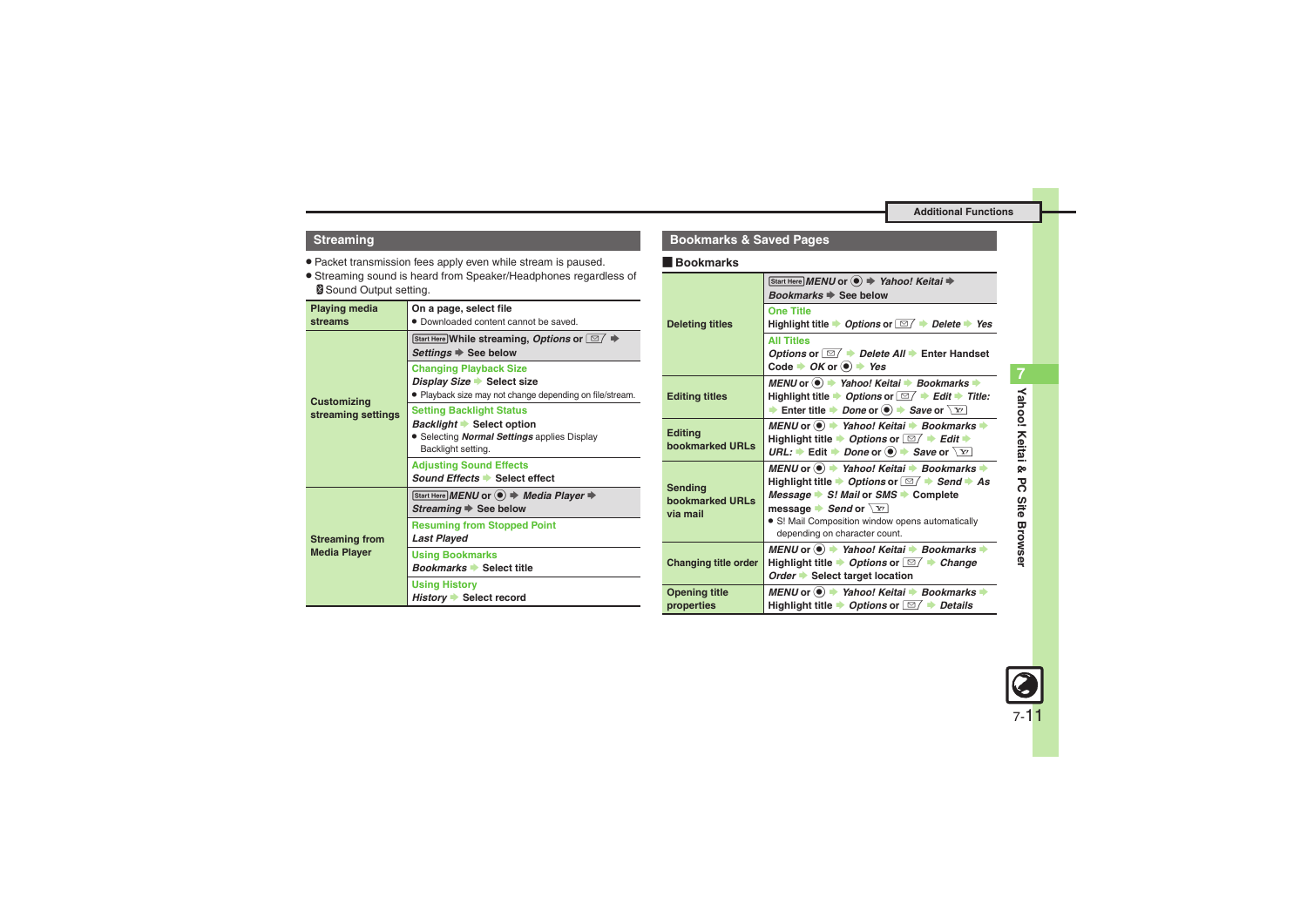| <b>Additional Functions</b> |  |  |
|-----------------------------|--|--|
|                             |  |  |

<span id="page-11-3"></span><span id="page-11-2"></span><span id="page-11-1"></span><span id="page-11-0"></span>

|                                       | Start Here MENU or $\textcircled{\textcircled{\scriptsize{*}}}$ Yahoo! Keitai $\textup{\textcircled{\scriptsize{*}}}$                                                                                                                                                                        | Saved Pages                        |                                                                                                                                                                                            |
|---------------------------------------|----------------------------------------------------------------------------------------------------------------------------------------------------------------------------------------------------------------------------------------------------------------------------------------------|------------------------------------|--------------------------------------------------------------------------------------------------------------------------------------------------------------------------------------------|
| <b>Sorting titles into</b><br>folders | Bookmarks $\Rightarrow$ See below<br><b>Creating Folders</b>                                                                                                                                                                                                                                 | <b>Deleting pages</b>              | Start Here MENU or $\textcircled{\textcircled{\textcirc}} \Rightarrow$ Yahoo! Keitai $\Rightarrow$ Saved<br>Pages $\Rightarrow$ See below                                                  |
|                                       | Options or $\Box$ $\rightarrow$ Create Folder $\rightarrow$ Enter<br>name $\rightarrow$ <i>Done</i> or $\odot$                                                                                                                                                                               |                                    | <b>One Page</b><br>Highlight page $\rightarrow$ Options or $\Box / \rightarrow$ Delete $\rightarrow$ Yes                                                                                   |
|                                       | <b>Moving to Folders</b><br>Highlight title $\rightarrow$ Options or $\boxed{\simeq}$ $\rightarrow$ Move $\rightarrow$<br>Select folder → Move                                                                                                                                               |                                    | <b>All Pages</b><br>Options or $\Box / \rightarrow$ Delete All $\rightarrow$ Enter Handset<br>Code $\rightarrow$ OK or $\bullet$ $\rightarrow$ Yes                                         |
|                                       | <b>Moving from Folders</b><br>Select folder → Highlight title → Options or<br>$\Box / \rightarrow$ Move $\rightarrow$ Move                                                                                                                                                                   | <b>Editing page titles</b>         | MENU or $\bullet$ $\bullet$ Yahoo! Keitai $\bullet$ Saved Pages<br>→ Highlight page → Options or $\Box$ →<br>Rename $\rightarrow$ Enter title $\rightarrow$ Done or $\left(\bullet\right)$ |
|                                       | <b>Renaming Folders</b><br>Highlight folder $\rightarrow$ Options or $\boxed{\cong}$ $\rightarrow$ Rename<br>Enter name $\rightarrow$ Done or $\odot$                                                                                                                                        | <b>Changing page order</b>         | MENU or $\bullet$ $\bullet$ Yahoo! Keitai $\bullet$ Saved Pages<br>→ Highlight page → Options or $\Box$ →<br>Change Order Select target location                                           |
|                                       | <b>Deleting All Titles Within a Folder</b><br>Select folder $\rightarrow$ Options or $\boxed{\cong}$ $\rightarrow$ Delete All                                                                                                                                                                | Opening page<br>properties         | MENU or $\bullet$ $\bullet$ Yahoo! Keitai $\bullet$ Saved Pages<br><b>► Highlight page ► Options or <math>\boxed{\,\simeq\,}</math> + Details</b>                                          |
|                                       | Enter Handset Code $\rightarrow$ OK or $\left( \bullet \right) \rightarrow$ Yes<br><b>Deleting Folders</b><br>Highlight folder $\rightarrow$ Options or $\boxed{\simeq}$ $\rightarrow$ Delete $\rightarrow$<br>Enter Handset Code $\rightarrow OK$ or $\left(\bullet\right) \rightarrow Yes$ | <b>Switching page list</b><br>view | MENU or $\bullet$ $\bullet$ Yahoo! Keitai $\bullet$ Saved Pages<br>→ Highlight page → Options or $\Box$ → List<br><b>View or Preview View</b>                                              |

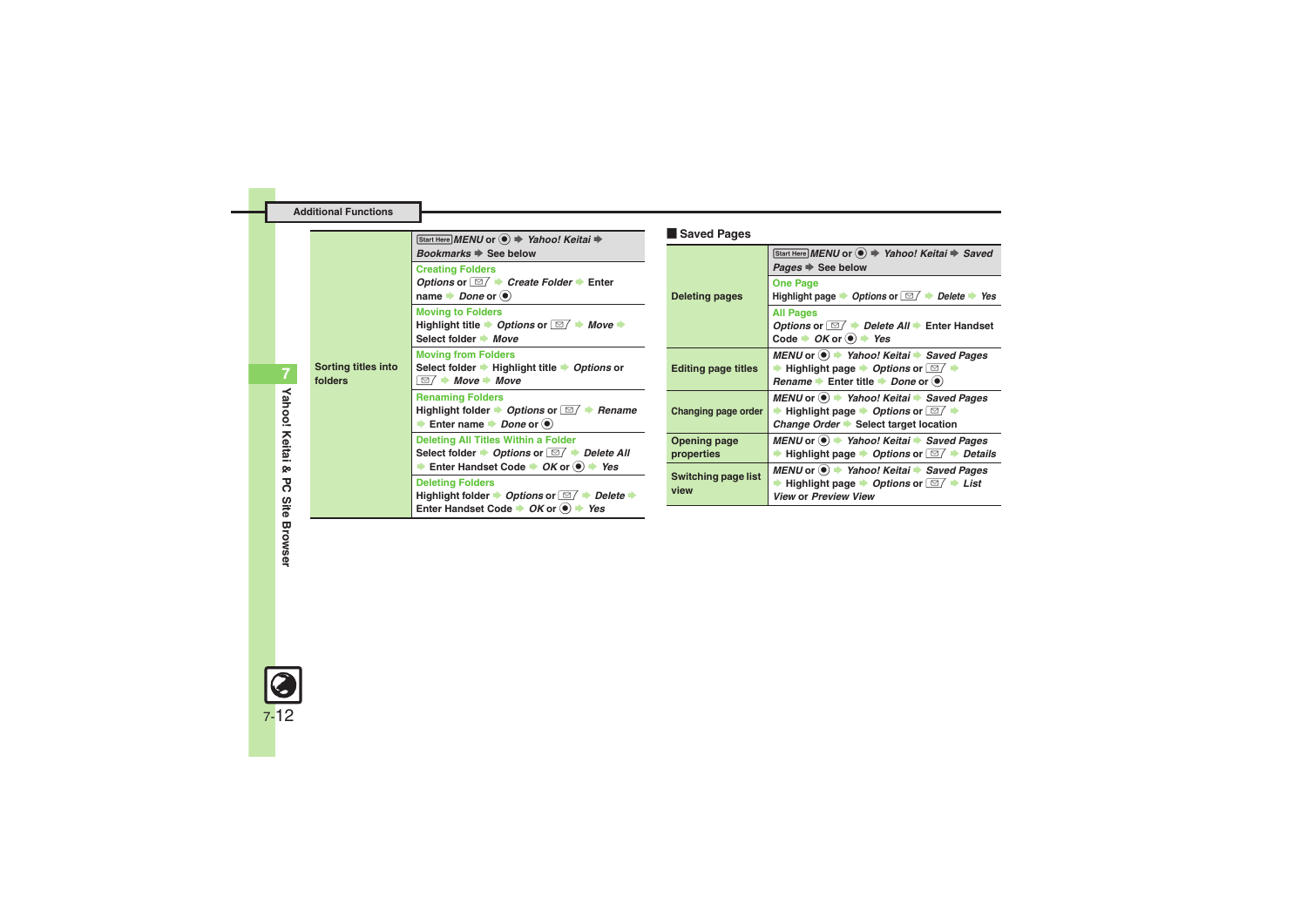#### **RSS Feeds**

<span id="page-12-3"></span><span id="page-12-2"></span><span id="page-12-1"></span><span id="page-12-0"></span>

|                       | Start Here MENU or (●) → Yahoo! Keitai → PC Site<br><i>Browser → RSS Feed → See below</i> |
|-----------------------|-------------------------------------------------------------------------------------------|
|                       | <b>One Entry</b>                                                                          |
| <b>Deleting feeds</b> | Highlight feed $\rightarrow$ Options or $\Box / \rightarrow$ Delete $\rightarrow$ Yes     |
|                       | <b>All Entries</b>                                                                        |
|                       | Options or $\Box$ $\rightarrow$ Manage RSS Feed $\rightarrow$ Delete                      |
|                       | All $\Rightarrow$ Enter Handset Code $\Rightarrow$ OK or $\circledcirc$ $\Rightarrow$ Yes |
|                       | MENU or $\circledcirc$ $\rightarrow$ Yahoo! Keitai $\rightarrow$ PC Site                  |
| <b>Sorting feeds</b>  | Browser $\blacktriangleright$ RSS Feed $\blacktriangleright$ Options or $\boxdot$         |
|                       | <i>Manage RSS Feed → Sort → Select option</i>                                             |
|                       | MENU or $\odot$ $\rightarrow$ Yahoo! Keitai $\rightarrow$ PC Site                         |
| Sending feeds via     | <i>Browser → RSS Feed →</i> Highlight feed →                                              |
| mail                  | Options or $\Box$ $\rightarrow$ Manage RSS Feed $\rightarrow$ As                          |
|                       | Message Complete message Send or $\boxed{Y}$                                              |
| <b>Opening feed</b>   | MENU or $\odot$ $\rightarrow$ Yahoo! Keitai $\rightarrow$ PC Site                         |
| properties            | Browser → RSS Feed → Highlight feed →                                                     |
|                       | Options or $\Box / \rightarrow$ Manage RSS Feed $\rightarrow$ Details                     |

<span id="page-12-5"></span><span id="page-12-4"></span>

|                               | Start Here MENU or (●) → Yahoo! Keitai → PC Site<br>Browser ♦ RSS Feed ♦ See below                                                                                                                                                                                       |
|-------------------------------|--------------------------------------------------------------------------------------------------------------------------------------------------------------------------------------------------------------------------------------------------------------------------|
|                               | <b>Creating Folders</b><br>Options or <b>⊠</b> A Manage RSS Feed Create<br>Folder $\blacktriangleright$ Enter name $\blacktriangleright$ Done or $\textcircled{\tiny{\bullet}}$                                                                                          |
| Sorting feeds into<br>folders | <b>Moving to Folders</b><br>Highlight feed $\rightarrow$ Options or $\Box$ $\rightarrow$ Manage<br>RSS Feed → Move → Select folder → Move                                                                                                                                |
|                               | <b>Renaming Folders</b><br>Highlight folder $\rightarrow$ Options or $\boxed{\,\simeq\,}$ $\rightarrow$ Manage<br>RSS Feed → Rename → Enter name → Done<br>or $\left( \bullet \right)$                                                                                   |
|                               | <b>Deleting Folders</b><br>Highlight folder $\rightarrow$ Options or $\boxed{\simeq}$ $\rightarrow$ Delete $\rightarrow$<br>Enter Handset Code $\rightarrow$ OK or $\odot$ $\rightarrow$ Yes                                                                             |
|                               | Start Here MENU or $\left( \bullet \right)$ $\Rightarrow$ Yahoo! Keitai $\Rightarrow$ PC Site<br>Browser $\Rightarrow$ RSS Feed $\Rightarrow$ Options or $\Box / \Rightarrow$<br>Manage RSS Feed → See below                                                             |
|                               | <b>Exporting All Feeds</b><br><i>Export All</i> → Select location                                                                                                                                                                                                        |
| Exporting/<br>importing feeds | <b>Importing (Adding Feeds)</b><br>Import $\Rightarrow$ Select file $\Rightarrow$ As New Items $\Rightarrow$ Yes or<br>$No \rightarrow Yes$ or No<br>. When importing feeds for the first time, a<br>confirmation appears.                                               |
|                               | <b>Importing (Overwriting Existing Feeds)</b><br><i>Import</i> → Select file → Delete All → Enter<br>Handset Code $\Rightarrow$ OK or $\circledast$ $\Rightarrow$ Yes $\Rightarrow$ Yes or No<br>$\rightarrow$ Yes or No<br>. When importing feeds for the first time, a |
|                               | confirmation appears.                                                                                                                                                                                                                                                    |



7-13

 $\bigcirc$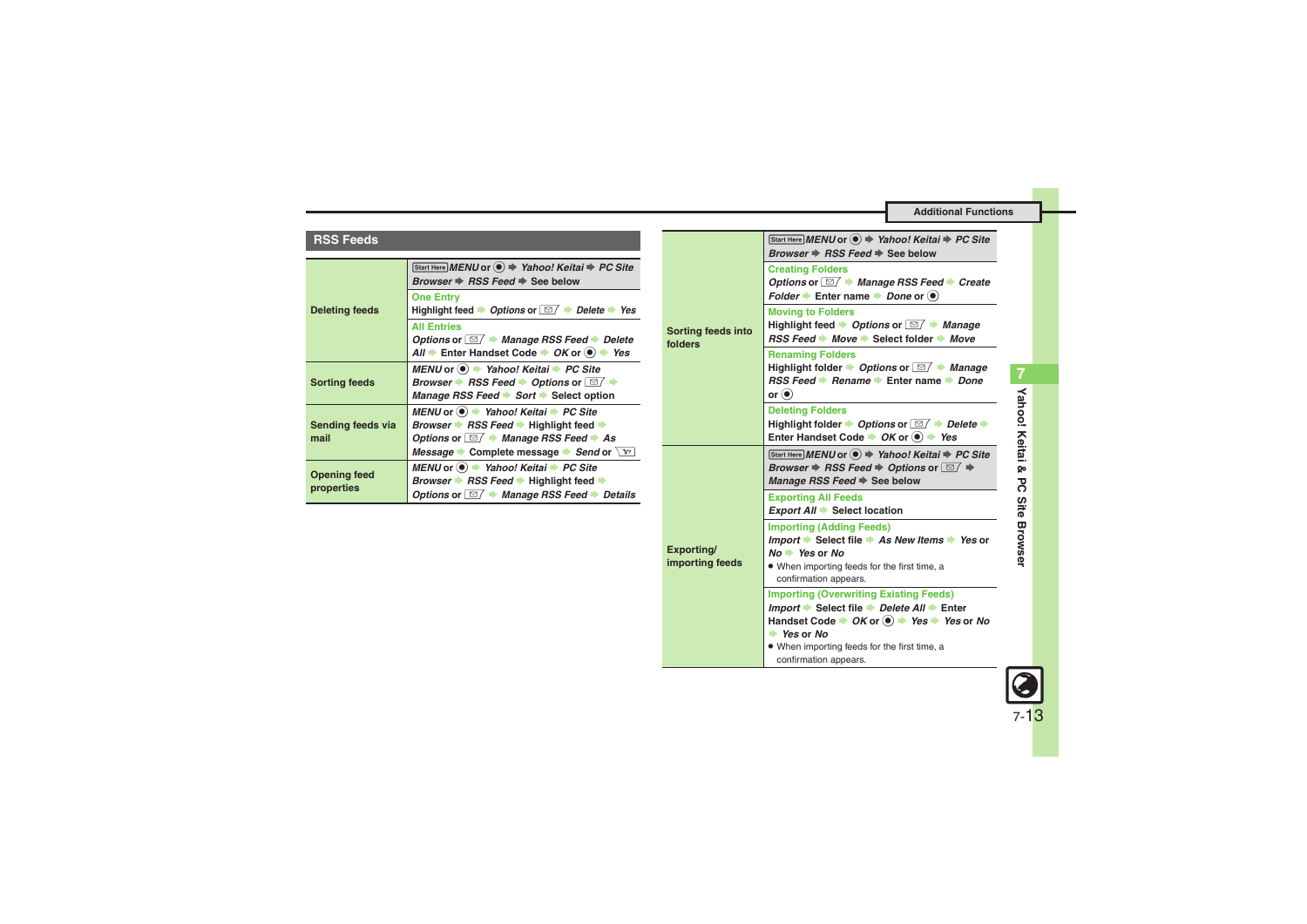### **Settings**

Unless noted otherwise, settings are available for Yahoo! Keitai and PC Site Browser. (Operations described for Yahoo! Keitai.)

<span id="page-13-5"></span><span id="page-13-4"></span>

| Internet Page                                              |                                                                                                                                                       |
|------------------------------------------------------------|-------------------------------------------------------------------------------------------------------------------------------------------------------|
| <b>Changing scroll unit</b>                                | MENU or ● → Yahoo! Keitai → Browser<br>Settings → Scroll Unit → Select unit                                                                           |
| <b>Disabling</b>                                           | Start Here MENU or $\textcircled{\textcircled{\textcirc}} \Rightarrow$ Yahoo! Keitai $\Rightarrow$<br><i>Browser Settings → Downloads → See below</i> |
| automatic image<br>display/sound                           | <b>Image Display</b><br>Images Do not Show                                                                                                            |
| playback                                                   | <b>Sound Playback</b><br>Sounds Do not Play                                                                                                           |
| Changing<br>character size                                 | MENU or ● → Yahoo! Keitai → Browser<br>Settings ▶ Font Size ▶ Select size                                                                             |
|                                                            | Start Here MENU or (●) → Yahoo! Keitai → Browser<br>Settings $\Rightarrow$ Cursor Settings $\Rightarrow$ See below                                    |
| <b>Using pointer</b><br>navigation                         | <b>Activating</b><br>Cursor Mode Settings > Normal Mode                                                                                               |
|                                                            | <b>Changing Pointer Speed</b><br>Speed Settings Select speed                                                                                          |
| <b>Using Memory</b><br>Card as primary<br>download storage | MENU or  Yahoo! Keitai → Browser<br>Settings ▶ Download to ▶ Prefer Card<br>• Some files may be saved to handset regardless of<br>this setting.       |

#### [ **PC Site Browser**

<span id="page-13-3"></span><span id="page-13-2"></span><span id="page-13-1"></span><span id="page-13-0"></span>

| <b>Showing</b><br>navigation map for<br>continuous scroll   | MENU or ● → Yahoo! Keitai → PC Site<br>Browser → PC Site Browser Settings → Scroll<br>Settings ▶ Page Navigation ▶ On                                                                                                                                                                    |
|-------------------------------------------------------------|------------------------------------------------------------------------------------------------------------------------------------------------------------------------------------------------------------------------------------------------------------------------------------------|
| <b>Changing scroll unit</b><br>(PC Site Browser)            | MENU or ● → Yahoo! Keitai → PC Site<br>Browser → PC Site Browser Settings → Scroll<br>Settings → Scroll Unit → Select unit                                                                                                                                                               |
| <b>Hiding PC Site</b><br><b>Browser messages</b>            | MENU or ● → Yahoo! Keitai → PC Site<br>Browser > PC Site Browser Settings ><br>Warning Message ▶ PC Site Browser or<br>Yahoo! Keitai ▶ Off                                                                                                                                               |
| <b>Memory Operation</b>                                     |                                                                                                                                                                                                                                                                                          |
| <b>Clearing cache</b><br>(temporarily saved<br>information) | MENU or ● → Yahoo! Keitai → Browser<br>Settings Memory Operation Delete Cache<br>$\rightarrow$ Yes                                                                                                                                                                                       |
| <b>Clearing cookies</b>                                     | MENU or ● → Yahoo! Keitai → Browser<br>Settings → Memory Operation → Delete<br>Cookies Yes                                                                                                                                                                                               |
| <b>Clearing</b><br>authentication<br>information            | MENU or ● → Yahoo! Keitai → Browser<br>Settings ▶ Memory Operation ▶ Delete Auth<br>$Info$ Yes                                                                                                                                                                                           |
| <b>Deleting all RSS</b><br>feeds                            | MENU or $\left( \bullet \right)$ $\rightarrow$ Yahoo! Keitai $\rightarrow$ PC Site<br>Browser > PC Site Browser Settings<br>Memory Operation Delete RSS Feed List →<br>Enter Handset Code $\rightarrow OK$ or $\left(\bullet\right) \rightarrow Yes$<br>• Available for PC Site Browser. |

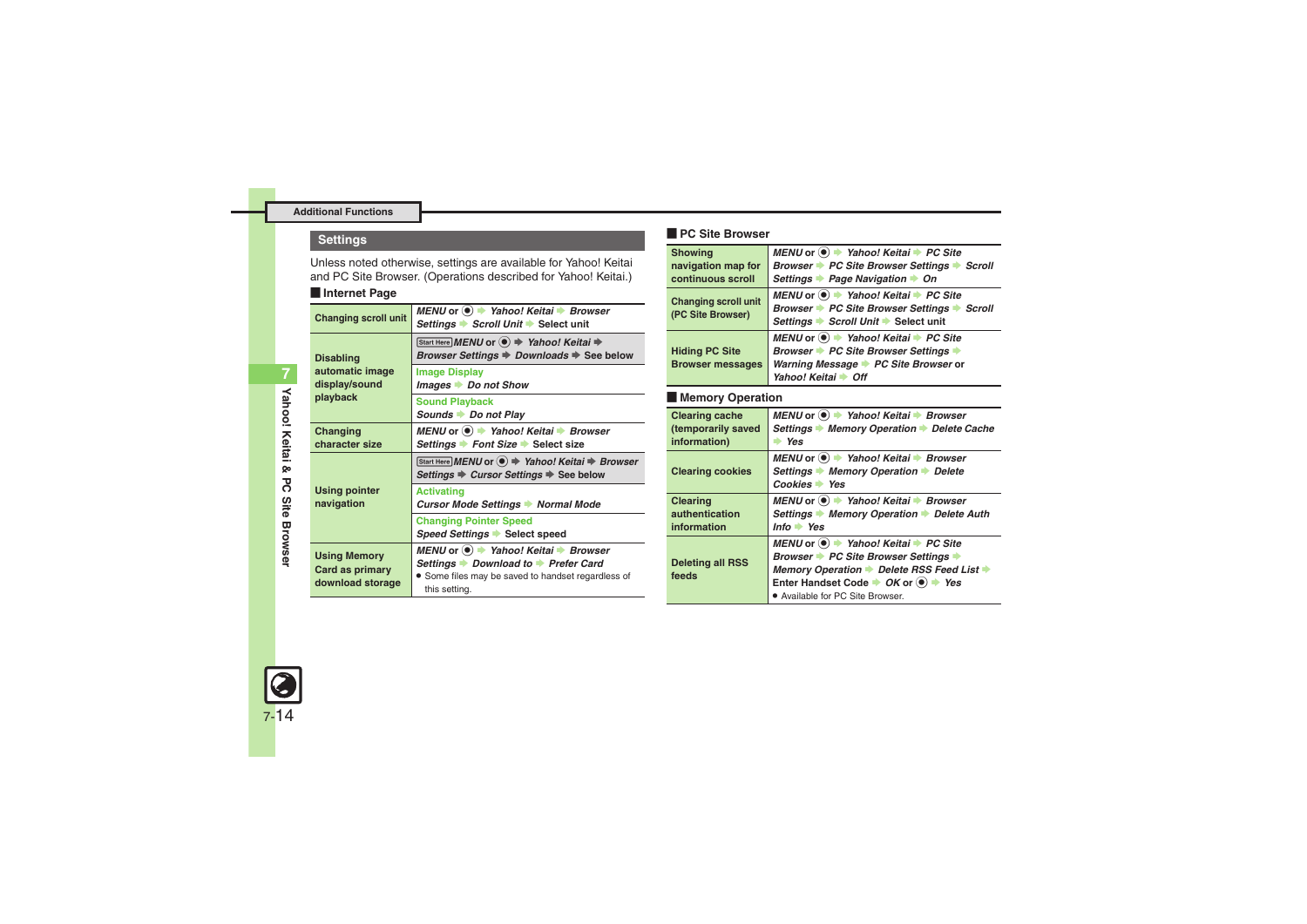#### **Execurity Settings**

<span id="page-14-0"></span>

| <b>Disabling</b><br>manufacture<br>number auto send<br>for authentication | MENU or ● → Yahoo! Keitai → Browser<br>Settings → Security Settings → Manufacture<br>$Number + Off$                                                                                                                                                                                                                                                                     |
|---------------------------------------------------------------------------|-------------------------------------------------------------------------------------------------------------------------------------------------------------------------------------------------------------------------------------------------------------------------------------------------------------------------------------------------------------------------|
| <b>Disabling referer</b><br>information delivery<br>to the Server         | MENU or (●) → Yahoo! Keitai → Browser<br>Settings Security Settings Send Referer<br>$\rightarrow$ Not Send                                                                                                                                                                                                                                                              |
| Enabling/disabling<br>cookies                                             | MENU or $\left( \bullet \right)$ $\rightarrow$ Yahoo! Keitai $\rightarrow$ Browser<br>Settings → Security Settings → Cookies →<br>Select option                                                                                                                                                                                                                         |
| <b>Selecting script</b><br>execution option                               | MENU or ● → Yahoo! Keitai → Browser<br>Settings Security Settings Script Settings<br>Select option<br>∙                                                                                                                                                                                                                                                                 |
| <b>Hiding confirmations</b><br>before entering/<br>exiting secure pages   | MENU or $\left( \bullet \right)$ $\rightarrow$ Yahoo! Keitai $\rightarrow$ Browser<br>Settings Security Settings Secure<br>Prompt Do not Show                                                                                                                                                                                                                           |
| Opening electronic<br>certificates saved<br>on handset                    | MENU or $\odot \rightarrow$ Yahoo! Keitai $\rightarrow$ Browser<br>Settings → Security Settings → Root<br>Certificates Select certificate                                                                                                                                                                                                                               |
| <b>Changing validity</b><br>of entered user ID/<br>password               | MENU or ● → Yahoo! Keitai → Browser<br>Settings → Security Settings → Keep Auth Info<br>$\blacktriangleright$ Select option<br>• Per Browsing retains entered user ID/password during<br>browsing sessions. On retains such authentication<br>information even after turning handset off.<br>· Authentication information may not be retained<br>depending on the site. |

| Enabling/disabling<br>Ajax (for<br>asynchronous<br>communication) | MENU or <sup>●</sup> <i>+ Yahoo! Keitai + Browser</i><br>Settings → Security Settings → Restrict Ajax<br>Select option |
|-------------------------------------------------------------------|------------------------------------------------------------------------------------------------------------------------|
|                                                                   |                                                                                                                        |

#### **Resetting**

<span id="page-14-1"></span>

| <b>Resetting browser</b><br>settings and<br>stored information<br>(Bookmarks,<br>Saved Pages, etc.) | MENU or ● → Yahoo! Keitai → Browser<br>Settings → Initialized Browser → Enter<br>Handset Code $\rightarrow$ OK or $\circledast$ $\rightarrow$ Yes       |
|-----------------------------------------------------------------------------------------------------|---------------------------------------------------------------------------------------------------------------------------------------------------------|
| <b>Restoring default</b><br>handset settings                                                        | MENU or ● → Yahoo! Keitai → Browser<br>Settings → Reset Settings → Enter Handset<br>Code $\rightarrow$ OK or $\textcircled{\scriptsize{\bullet}}$ + Yes |